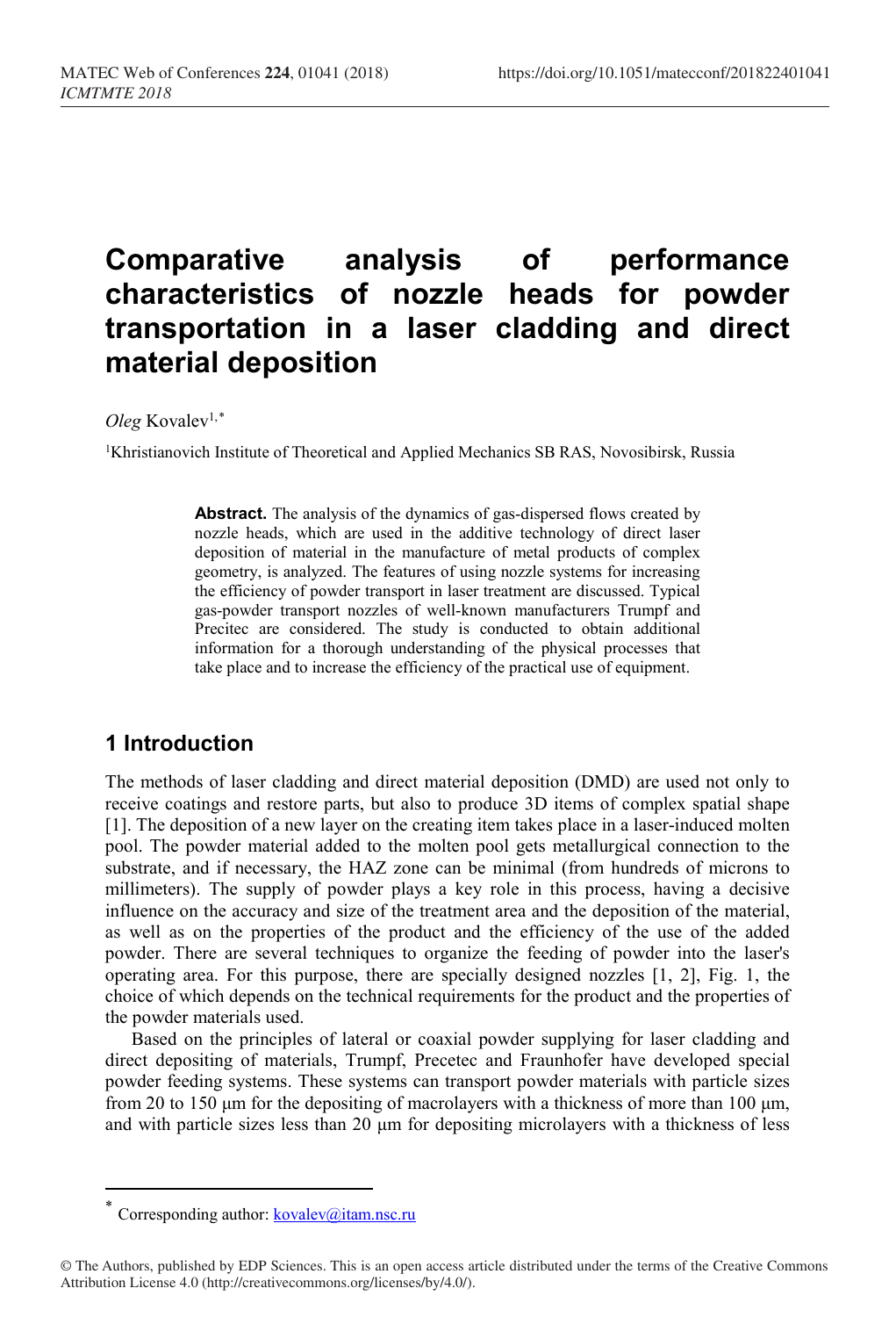than 100 μm. The nozzles are suitable for most lasers, which are currently used for laser deposition of CO2, Nd: YAG, disk, fiber and diode lasers.



**Fig. 1.** Different types of Precitec nozzles for transporting powdered materials: lateral stream (a); four-stream (b); annular stream (c). The numbers indicate the input channels: 1-carrier gas; 2 shielding gas; 3-powder; and the components: 4- cyclone; 5- cap; 6 - branch pipe; 7- injector.

The industrial application of laser cladding and direct depositing of powder items is connected with a number of technological factors: the characteristics of the laser beam, the thermal and physical properties of the original powder, the quality of the resulting items, which in turn depend on the operating parameters of the powder feeding systems, the focusing of gas-dispersed flows, the type of assisted gases and much more. For the development of rational modes of depositing materials and optimizing the industrial manufacturing, mathematical modeling and various types of diagnostics are used that can predict fast processes.

The development of rational modes only empirically is very laborious, and is associated with the costs of depreciation of expensive equipment used for these purposes and powder materials. The use of numerical and diagnostic methods allows predicting the processes and making adjustments to processing parameters, nozzle design, etc.

It was indicative that the gasdynamic processes in laser cladding should be calculated within the framework of viscous and necessarily compressible gas models, and it is necessary to include in the calculation not only the external flow between the nozzle and the substrate, as previously thought, but also the flows inside the channels of the nozzle [3].

Changes in the design of process equipment lead to changes in modeling methods, so it is difficult to automate calculations. This explains the absence at the present time of specialized and functionally oriented software for calculating the processes of laser interaction with materials during their processing.

#### **2 Motivation**

Equipment for 3D printing in Russia is not produced. Among specialists, there is such a practice when researchers try to create the nozzles for powder transportation in laser cladding independently, without giving importance to the requirements to which these nozzles should satisfy. There are a limited number of foreign manufacturers of such nozzles that comply with these requirements. The lack of a detailed description of the mechanisms of operation of imported equipment hinders its effective use by Russian consumers. Studies on the transport properties of nozzles to improve the technology of laser cladding in open printing are still not enough. In this paper, a comparative analysis of the design features of typical nozzles and their effect on the mechanisms of transportation of powdered materials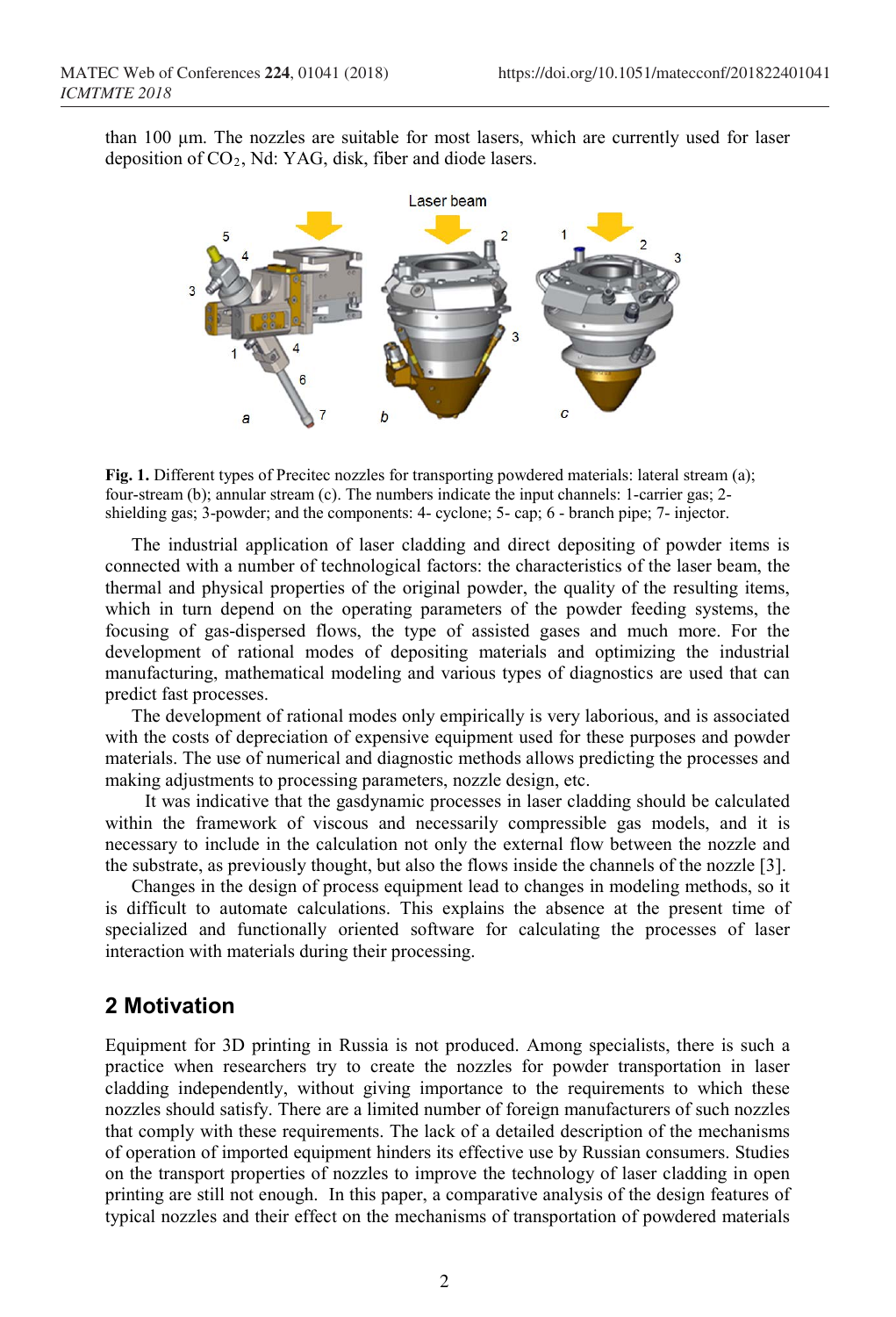in a laser cladding technique. The results of calculations presented below are obtained on the basis of mathematical models developed in Laboratory of Physics of Plasma Arc and Laser Processes (PPA&LP Lab) of ITAM SB RAS using its own software, and ANSYS FLUENT and OpenFOAM codes [3,4].

#### **3 Lateral powder feed**

Off-axis powder injection into a laser spot is known from ancient times. Particle feeding was initially carried out through a simple tube, later - through a double cylindrical nozzle with the organization of the annular flow of protective gas from the oxidation of the ambient air. Off-axis powder injection became known as lateral injection. The position of injector is determined by the angle between nozzle and work piece and the distance between tip and work piece. Typical dimensions of one track of such a nozzle: width 0.5- 3.0 mm; height 0,3-1,5 mm. The design of the modern lateral nozzle uses a cyclone, Fig. 1 (a). This device is known as a separator for cleaning dusty gases [5]. It turned out that with the use of a cyclone it is possible to organize a more uniform supply of powder particles, eliminating the unstable flow regimes associated with fluctuations of the carrier gas.

The stability of the lateral nozzle is determined by the features of the flows within the cyclone, which is located in the upper part of the eccentric, Fig. 1 (a). The cyclone is a chamber with two tubes, one for injecting the powder, and the other for transporting it to the outlet nozzle-nozzle. The cyclone still has a hole with a diameter controlled by a special cap through which excess gas is discharged. The ratio of the flow rates of the transporting and bleeding gases is regulated by changing the diameter of the hole by installing the caps. The length of the laminar portion of the jet flowing out of the lateral nozzle is determined by the ratio of the flow rate of the supplied gas to the flow rate of the gas bleeding through the hole in the cap. When a gas-dispersed flow is inputted into the cyclone, a vortex gas flow is formed in which the powder particles are also involved. An increase in the concentration of particles on the cyclone wall and at the outlet from it is observed, Fig. 2 (b). At the same time, an inverse current appears on the axis of the cyclone, directed toward the hole in the cap, where an excess gas escapes, Fig. 2 (a).



**Fig. 2.** Current stream-lines in the cyclone (a); and the concentration distribution of the powder (b). The calculation was carried out in ITAM SB RAS (PPA&LP Lab) with the participation of Mr. A.M. Gurin.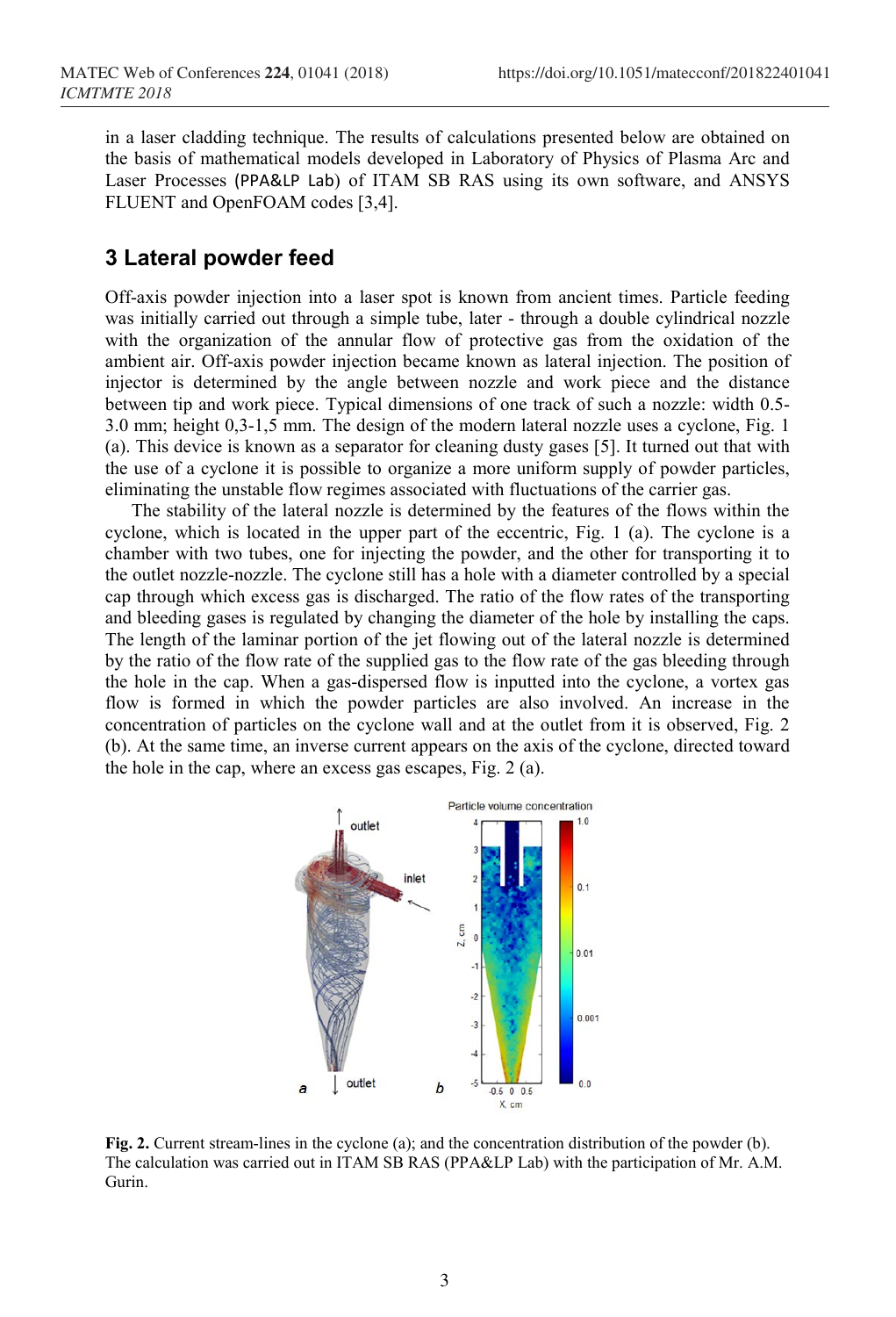Despite the fact that the lateral nozzle does not provide for the focusing of the powder in the beam spot, it is convenient to use it to restore rotationally symmetric components of the items or for areas of processing that is difficult to access (grooves). With a lateral nozzle, high material deposition rates of up to 6 kg/h are achieved. The lateral nozzle is used where it is required to ensure the duration of the process, i.e. for cladding for several hours.

### **4 Multi-jet coaxial nozzle**

In laser cladding, a combination of the direction of powder transport with the direction of action of the laser beam is provided. In this case, the divided into several channels (into three or four ports) are distinguished and continuous (annular) focusing of the powder. Focusing of gas-powder jets from several separated channels is ensures the symmetry of the powder input relative to the direction of motion of the laser cladding head.

At the outlet from the separated channels, the powder particles can have a velocity of up to 15-20 m / s. Therefore, the multi-jet nozzle is less sensitive to a change in the direction of displacement relative to the plane of the substrate, and allows the head to be inclined in a wide range from the vertical. This allows processing large items without their additional movement in space. Multi-jet nozzles are used for simultaneous feeding of different types of powders, and the required distribution and concentration of particles in the depositing layer can be achieved. The choice of the multi-jet powder injection system ensures the generation of the focusing of particles with a diameter of the interaction zone of gaspowder jets of 1-3 mm. To clad the thicker layers, a laser with a power of 2 to 5 kW is used. It is possible to layer-by-layer depositing of three-dimensional items with overlapping or overhead contours. Figure 3 shows the change of powder density in the converging jet streams of the four-jet coaxial nozzle. Flow rates of gases: the carrier - 2.5 l/min; protective – 10 l/min, powder flow rate (stainless steel) 100 g/min. A four-jet head with a channel angle of  $25^{\circ}$  focuses the powder micro jets with an axially symmetric particle density distribution at a distance of 25 mm from the output.



**Fig. 3.** Distribution of powder density in a gas-dispersed flow created by a four-jet coaxial nozzle. Plane *Oxz*, parallel to the beam (*a*); plane *Oxy*, perpendicular to the beam: for  $z = 20$  mm (*b*); and for  $z = 25$  mm  $(c)$ . The calculation was carried out in ITAM SB RAS (PPA&LP Lab) with the participation of Mr. D.V. Bedenko.

Multi-jet focusing of powder flows is least likely to be affected by fluctuations in gas parameters and changes in the mass flow rate of the powder. Optimal technological parameters for the use of multi-jet nozzles can be established. Multi-jet nozzles are more economical and provide opportunities to improve the uniformity of the deposited layer. One of the advantages of these nozzles is that they can be used for processing by lasers that generate a laser beam with a different cross-section - circular or rectangular.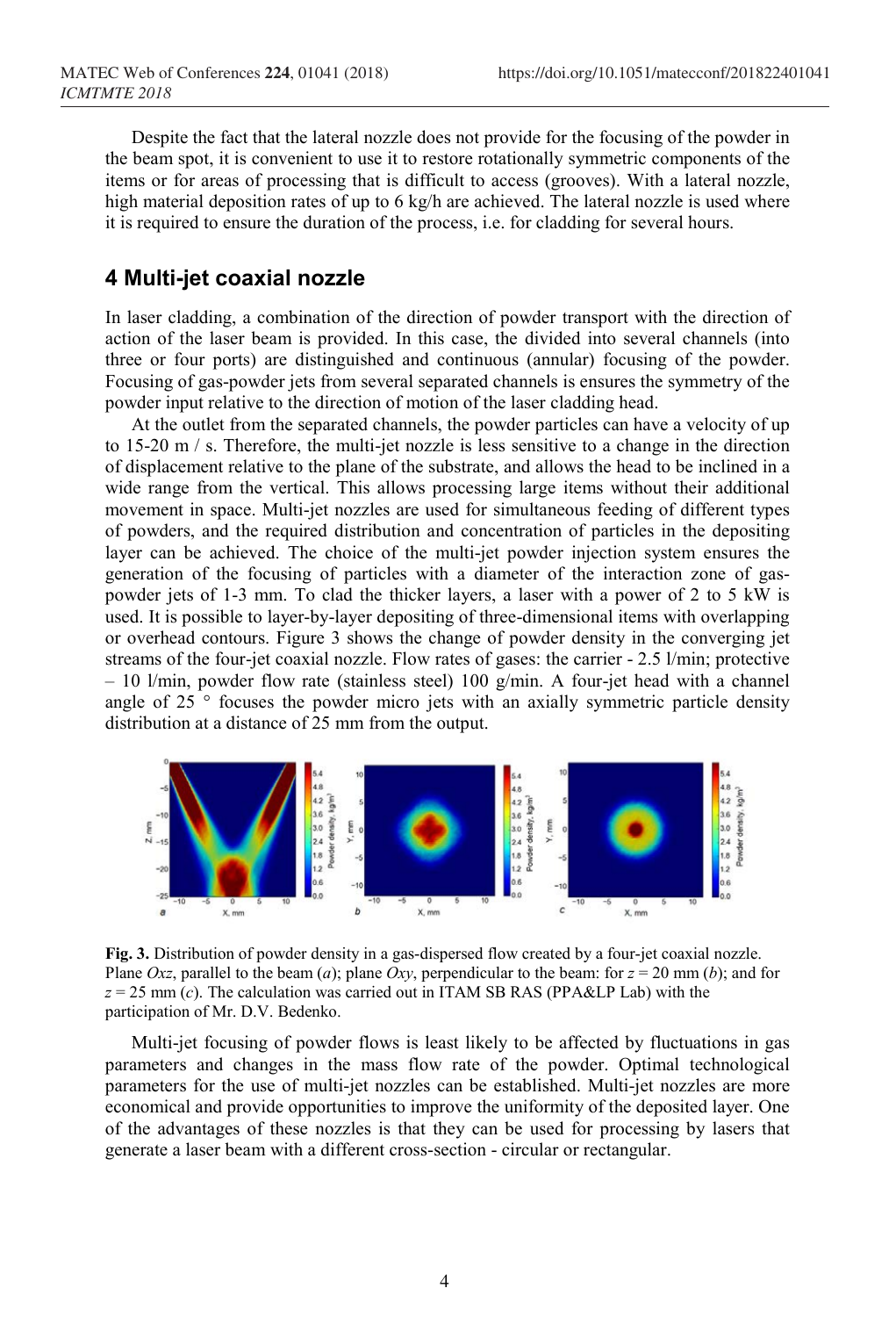#### **5 Annular coaxial nozzle**

The continuous supply of the powder differs from the divided (multi-jet) supply in that the particles are distributed in a conical annular channel, forming a powdery (gas + particle) cone that surrounds the laser beam [6]. The internal arrangement of the annular coaxial nozzle consists of concentric (nested into each other) cones with adjustable gaps between them. These gaps form annular channels through which powder, protective, carrier and forming gases are fed. The value of annular cross-sections is established due to displacement along the axis of internal cones, which are made mobile. The nozzles differ in the angle of narrowing of the cones, which ensures a completely defined angle of entry of particles into the laser beam zone [7]. This makes it possible to reduce the size of the focusing area of the powder flow to 0.2 mm, and to apply laser surfacing with high accuracy and efficiency even with a small diameter of the laser beam [8]. The localization of the powder jet, the degree of heating and melting of particles in the laser light field are responsible for the quality and properties of the items obtained. For powdered compositions capable to thermal decomposition, such as tungsten carbide (WC), for example, heating and melting particles in the laser light field before they enter the molten pool is highly undesirable. The internal structure of the powder jet and its dynamics is influenced by the geometry of the nozzle, the particle size distribution and the physical properties of the powder material. At low powder mass flux, it is possible to obtain an ideal focusing of gasdispersed flows, which is disturbed as the mass flux increases. In some cases, the depositing conditions can be controlled by increasing the laser power and the mutual location of the beam caustic, the powder focusing area, and the position of the substrate plane to maintain the deposition efficiency and minimize the cladding defects [8].

Software implementations of models are partially verified by the results of experiments on visualization of particle dynamics. However, it turned out that these models work well only at low powder mass flux. As a result of the conducted studies, it was shown that the dimensions of the annular channels, the geometry of the converging and outlet sections of the nozzle affect the parameters of the scattering of the gas-dispersed jet [7, 8]. With a constant flowrates of gas and powder, the distribution of particles in the powder jet is constant and depends on the particle size and shape, density of the material, and channel geometry. The collisions of particles with the nozzle walls affect the trajectories of the particles, the geometry of the profile of the powder jet, and the density of the particle distribution in the flow and on the substrate.

The particles of spherical shape are well entrained in gas and are better transported in narrow channels by laminar flow. Particles of irregular shape move with greater chaos, as a result they are poorly focused, and give a high scattering angle of the powder jet [7]. Inelastic particle collisions with the walls are the cause of the decrease in the velocity after reflection, which positively affects on the powder jet profile and focusing. The heating of the particles by laser depends on the position of their trajectories and the residence time in the region of high radiation intensity. Since the shape of the particles depends on the technology of their production, the results of the computational and experimental studies can also be used to formulate the requirements for the method for obtaining powders.With an increase of powder flowrate in the outflowing stream pulsations are appear, and powder jet becomes unsteady and weakly controlled. It was found in the calculations that the absolutely elastic or inelastic interaction mechanism embedded in the model of reflection of particles from the nozzle wall has a significant effect on the shape and focusing of the powder jet.

The geometry of the nozzle Trumpf, Fig. 4, has a focusing of the powder, which depends on the chosen law of reflection of particles from the nozzle wall (absolutely elastic or inelastic) [7]. The influence of the law of particle reflection, the position of their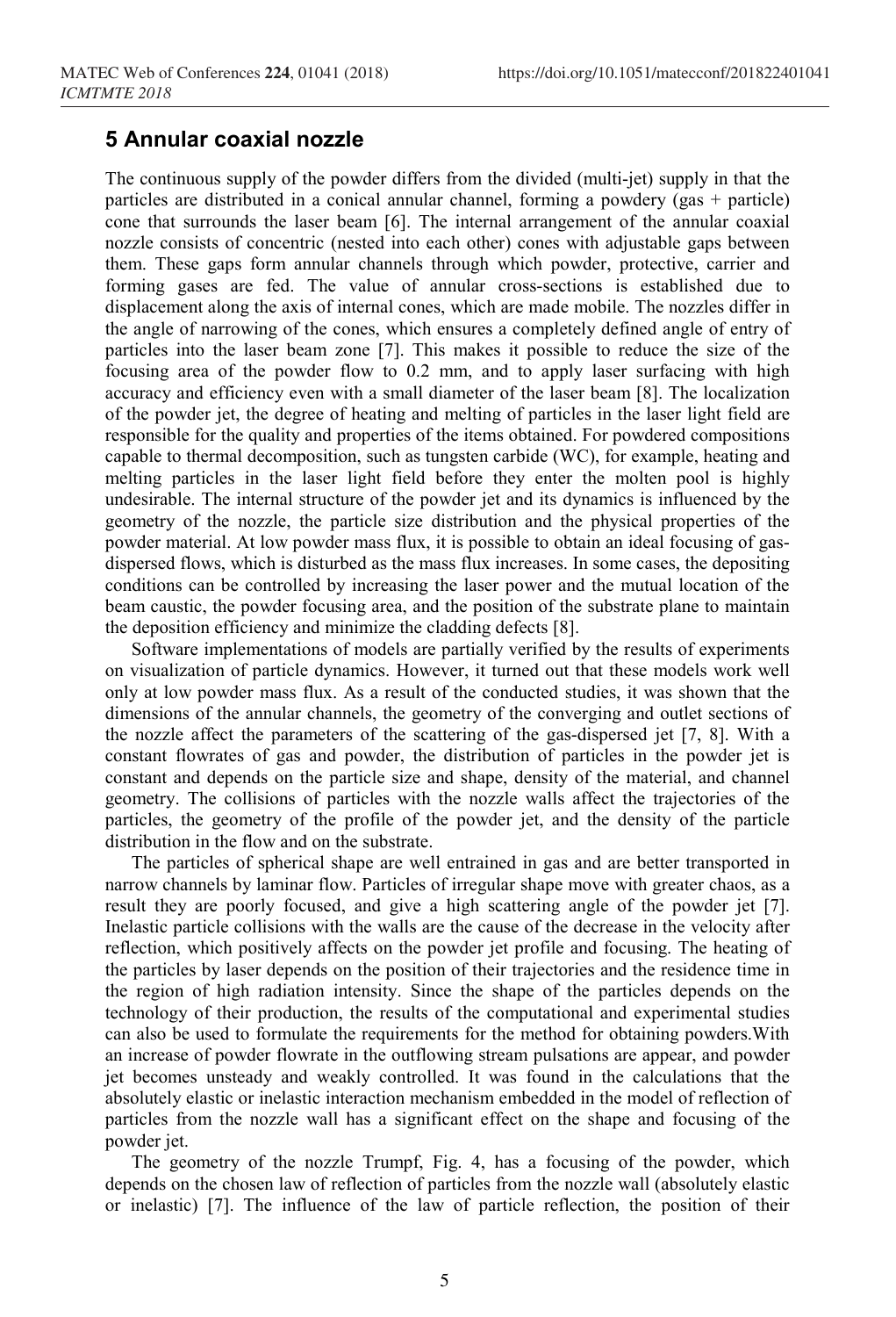trajectory space and the overall profile of the powder jet are shown in Fig. 4, in the case of absolutely elastic (a), and inelastic (d) reflection laws. Changes in the distribution of the density of the powder in the gas-dispersed flow in the *Oxz* plane are shown in Fig. 4 (b, e). In Fig. 4 (c, f) shows changes in the mass flow of particles on the substrate in the *Oxy* plane. The distribution of the mass flow of the powder in the plane of the substrate depends on its position relative to the nozzle [7].



**Fig.4.** Calculation of the annular coaxial nozzle and powder jet parameters: particle trajectories (a, d); powder density in the axial section *Oxz* (b, e); distribution of mass particle flow on the substrate (c, f).

The author gratefully appreciates the financial support from the Russian Scientific Fund (contract No. 18-19-00430).

## **References**

- 1. E. Toyserkani, A. Khajepour, S. Corbin, *Laser Cladding* (CRC PRESS, Boca Raton, London, New York, Washington, D.C. 2005)
- 2. S. Lester, N. Longfield, J. Griffiths, J. Cocker, C. Staudenmaier, G. Broadhead, *New systems for laser cladding, laser surface modifications in steel industry,* Laser Technik J., v. **10,** 3, pp.41–43 (2013)
- 3. O.B. Kovalev, A.V. Zaitsev, D. Novichenko, I. Smurov, *Theoretical and experimental investigation of gas flows, powder transport and heating in coaxial laser direct metal deposition (DMD) process*, J. Therm. Spray Technol., v. **20**, pp. 465–478 (2011)
- 4. O.B. Kovalev, *Modeling of processes in laser additive manufacturing of 3D metal items*, Bull. Russian Acad. Scien. Phys., v. **80**, 4, pp. 367–372 (2016)
- 5. A. Raoufi, M. Shams, M. Farzaneh, R. Ebrahimi, *Numerical simulation and optimization of fluid flow in cyclone vortex finder*, Chem. Engin. Proc., v. **47**, pp. 128– 137 (2008)
- 6. D.V. Bedenko, O.B. Kovalev, I. Smurov, A.V. Zaitsev, *Numerical simulation of transport phenomena, formation the bead and thermal behavior in application to industrial DMD technology*, Int. J. Heat and Mass Transf., v. **95**, pp. 902-912 (2016)